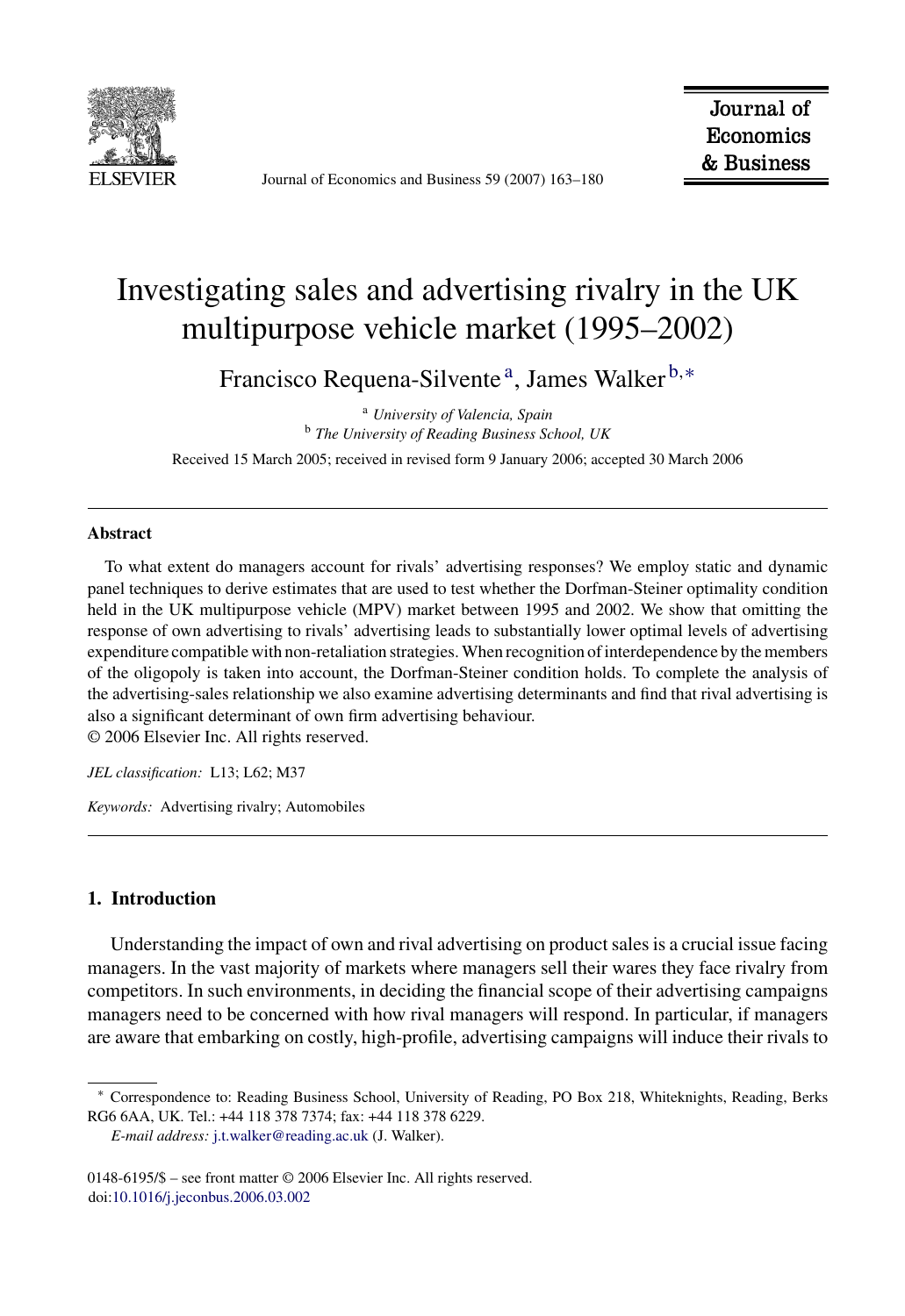raise the advertising stakes, poach sales, and thus undermine their promotional efforts, they will think twice about doing so. The plausible outcome of rival retaliation is, therefore, that it will induce optimising managers to advertise at lower levels than would be the case if they monopolised the market.

The purpose of this paper is to pin down whether managers take optimal pricing-advertising strategic decisions when faced with rival reactions to their own advertising behaviour. Employing dynamic estimation methods we investigate the degree of monopoly in the industry by determining the unit profits (mark-up of price over marginal cost) as well as the optimising behaviour of advertising and prices. We then explicitly test whether the familiar [Dorfman and Steiner \(1954\)](#page--1-0) optimality condition applies where members of an oligopoly recognise the interdependence of their marketing campaigns. $<sup>1</sup>$ </sup>

Advertising rivalry is analysed within the context of a new product segment—multi-purpose vehicles (MPVs). We choose the MPV market for a number of reasons. First, MPVs form part of an influential industry whose advertising expenditure constitutes a sizable slice of advertising expenditure in the UK and elsewhere.<sup>2</sup> Second, as in other European automobile markets, there was a substantive takeoff in both sales and advertising expenditures in the MPV market from the midnineties. Prior to that time the product had been a marginal seller in the market since its introduction in 1983. Given that rapid growth phase, it is reasonable to argue, *ex ante*, that rather than making the more calculated decisions they would in a mature product segment, managers would be more likely to over-estimate the potential for sales and drive up advertising expenditures above optimal levels. Hence, by analysing a fast growing new product segment we are able to provide a sharper test as to the capabilities of managers make optimal decisions. Third, while quality matters across a wide range of consumer goods, this is certainly the case in the MPV segment where many automobile makers engage 'brand engineering' through development and production of a common vehicle base model, which is sold as separate models of different brands.<sup>3</sup> Thus, it is clearly important that quality changes are integrated into the analysis. More generally, and perhaps most importantly, the MPV market is like a number of other high-tech markets (personal computers, electronics, washing machines and so forth) where differentiation is important, competition is oligopolistic, and advertising plays a conspicuous role in market success of firms. Thus, we believe the insights from our research are applicable to broader sectors of the economy.

Methodologically, we take a two-step approach to analysing the sales-advertising relationship of each MPV model in the UK market. In the first step we use a hedonic price regression model to calculate quality adjusted prices (*QAP*s) for each MPV model. In the second step, the demand for new MPVs is estimated using dynamic panel techniques as a function of each model's *QAP*, own and rival advertising, and sales.<sup>4</sup> While we are principally concerned with analysing the optimality of advertising decision making, we also examine the determinants of managers' advertising spending. To do so, we model advertising's influences on consumer decisions about the variety of MPV to be purchased, while also allowing current sales to feed back on current managerial

 $1$  A series of earlier studies by [Palda \(1964\),](#page--1-0) [Lambin \(1976\)](#page--1-0) and Cubbin and Cowling (1971) examined the Dorfman-Steiner condition but none of them took advertising rivalry into account.

<sup>&</sup>lt;sup>2</sup> The UK car market represented 12% of the total value added and advertising in the car industry represented 6% of total advertising expenditure in 2003. Four of the thirty largest advertisers in the UK were car companies that year (Ford UK, GM Vauxhall, Renault and Toyota). More details, see Advertising Association ([http://www.adassoc.org.uk\)](http://www.adassoc.org.uk/).

<sup>&</sup>lt;sup>3</sup> The "twin models" brand engineering strategy in the US MPV market over the period 1985–1993 is analysed in detail by [Sullivan \(1998\).](#page--1-0)

 $4$  The estimation of the demand function of new cars in the UK is a recurrent topic in the literature ([Cowling & Cubbin,](#page--1-0) [1971;](#page--1-0) [Cubbin, 1975;](#page--1-0) [Armstrong & Odling-Smee, 1979; A](#page--1-0)tkinson et al., 1984; [Bajic, 1993; M](#page--1-0)urray and Sarrantis, 1999).